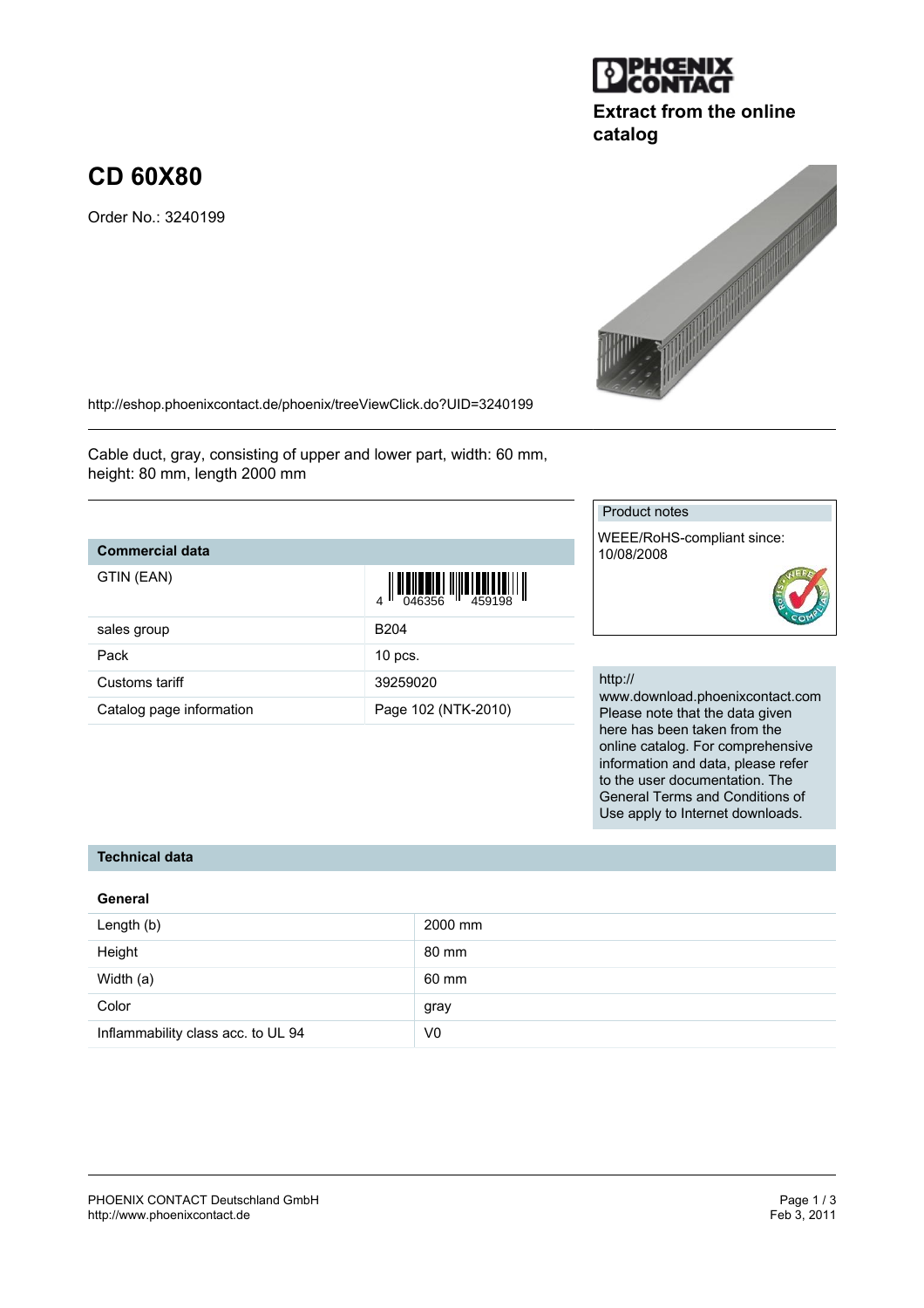|                                 | Ambient temperature (operation) | $-5$ °C $\dots$ 60 °C                                                             |
|---------------------------------|---------------------------------|-----------------------------------------------------------------------------------|
| Material                        |                                 | <b>PVC</b>                                                                        |
|                                 |                                 |                                                                                   |
| <b>Certificates / Approvals</b> |                                 |                                                                                   |
| GP                              |                                 |                                                                                   |
| Certification                   |                                 | CSA, UL, VDE-PZI                                                                  |
|                                 |                                 |                                                                                   |
| <b>Accessories</b>              |                                 |                                                                                   |
| Item                            | Designation                     | Description                                                                       |
| General                         |                                 |                                                                                   |
| 3240287                         | CD COVER 60                     | Cover for cable duct, gray, width: 60 mm, length: 2000 mm                         |
| 3240284                         | CD WR                           | Universal wire holding bracket, perforated, for wiring channels                   |
| 3240498                         | RVT-PA4                         | Plastic body-bound rivet, 4 mm diameter, for a material thickness<br>of $1.56$ mm |
| 3240499                         | RVT-PA6                         | Plastic body-bound rivet, 6 mm diameter, for a material thickness<br>of 1.5  6 mm |
| 1212478                         | UNIFOX-RVT P 4                  | Rivet setting tool, for use with RVT-PA 4 plastic body-bound rivets               |
| 1212509                         | UNIFOX-RVT P 6                  | Rivet setting tool, for use with RVT-PA 6 plastic body-bound rivets               |